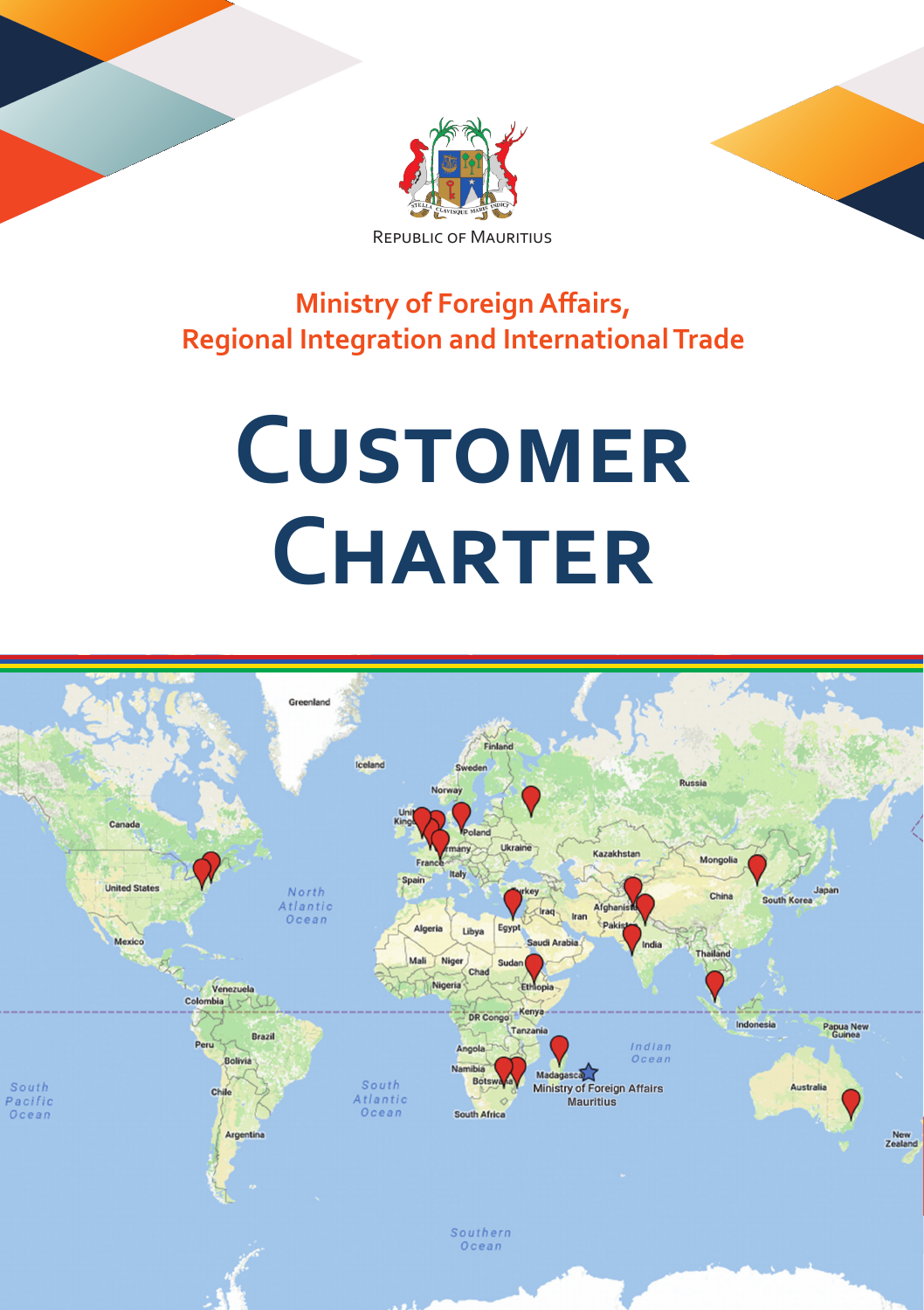# **Our Vision**

A prosperous and sustainable Mauritius fully integrated in a globalised and equitable world.

### **Our Mission**

- Uphold the sovereignty and territorial integrity of Mauritius;
- Promote and safeguard the national interest of Mauritius at bilateral, regional and international levels;
- Contribute towards building a secure, equitable and democratic international community;
- Strengthen our existing bilateral relations and forge new partnerships;
- Work towards sustainable development through the deepening and acceleration of regional integration;
- Foster inclusive and sustainable economic growth through the expansion of trade with a view to integrating Mauritius into the global economy;
- Enhance our diplomatic network overseas for greater visibility and outreach.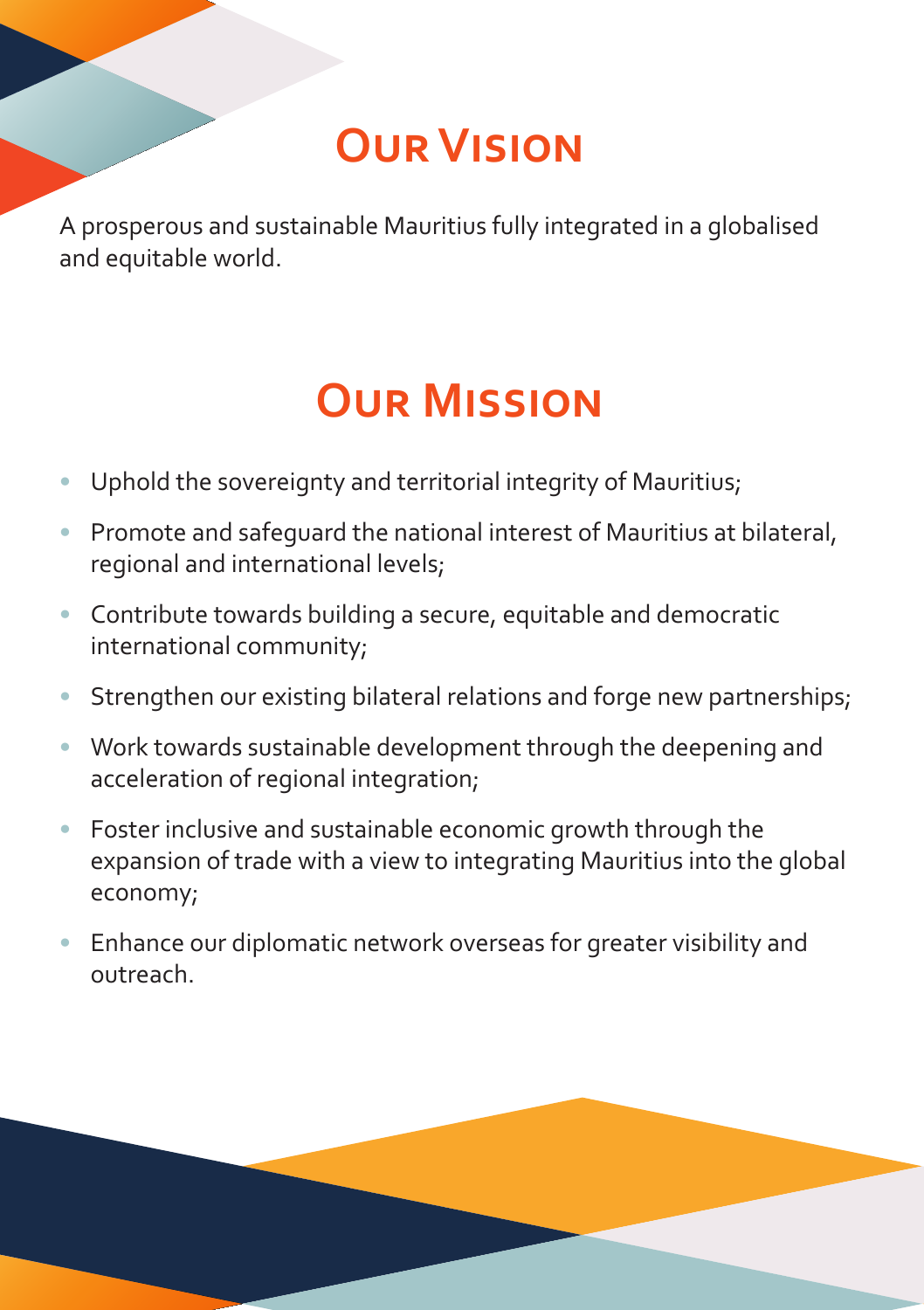# **OUR PLEDGE**

- Conduct our foreign policy in an efficient and effective manner:
- To offer information and assistance in a courteous and timely manner to Mauritians and foreign nationals;
- Ensure that correspondence is dealt within a reasonable time frame;
- Adhere faithfully to the code of ethics of the public service;
- Provide information and advice on trade and investment opportunities;
- Project a positive image of Mauritius in all interaction at international level.

# **Our Responsibilities**

- Ensure that the sovereignty and territorial integrity of Mauritius are safeguarded in all international fora
- Conduct our foreign policy with a view to promoting and safeguarding the interest of Mauritius
- Deal with all matters pertaining to the conduct and administration of foreign affairs, regional integration and international trade, including all trade and trade-related matters, patents and trademarks